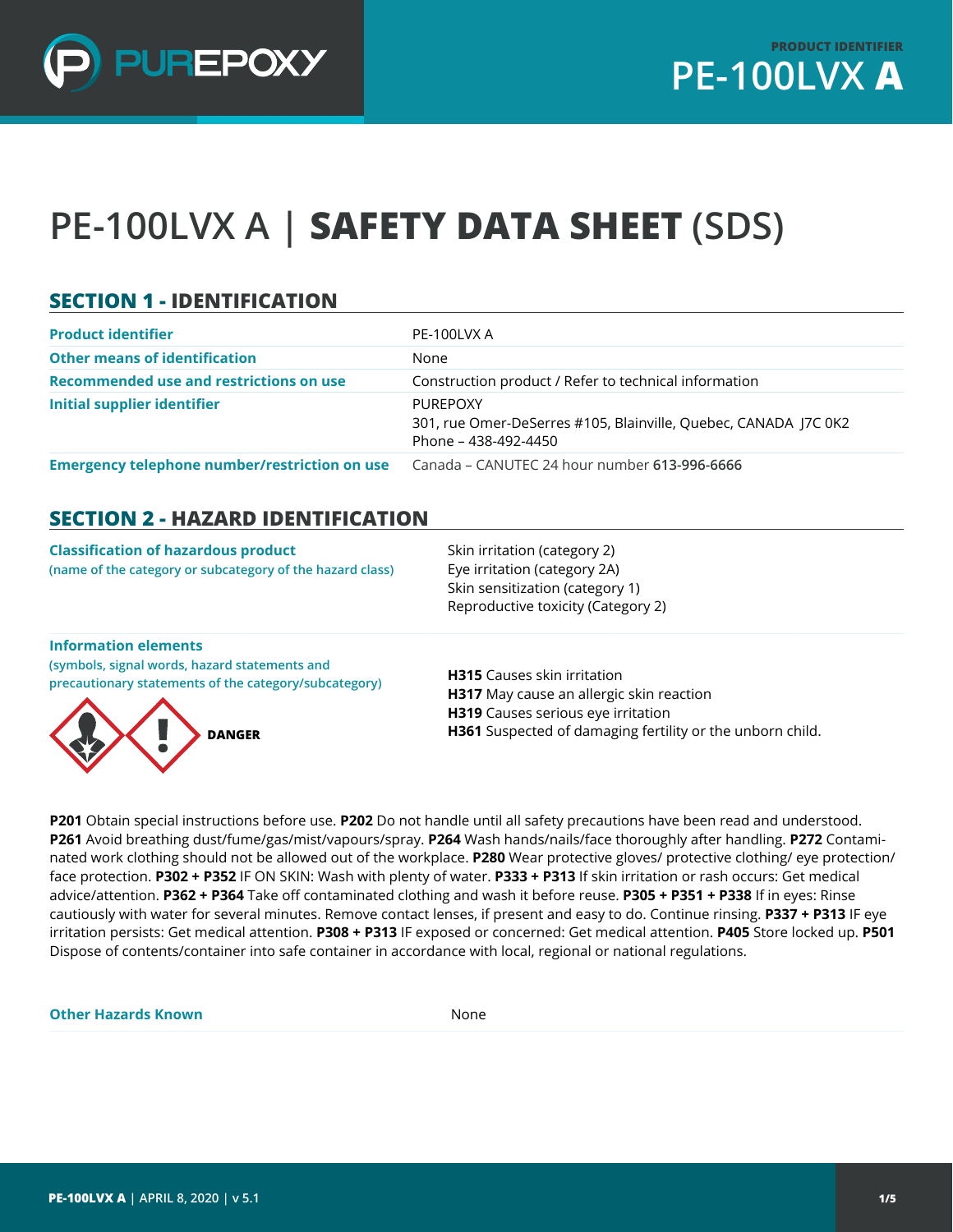# **SECTION 3 - COMPOSITION/INFORMATION ON INGREDIENTS**

| <b>Chemical name (common name/synonyms)</b> | <b>CAS NUMBER or other</b> | <b>Concentration (%)</b> |
|---------------------------------------------|----------------------------|--------------------------|
| Bis-[4-(2,3-epoxipropoxi)phenyl]propane     | 1675-54-3                  | 80-90                    |
| Benzyl alcohol                              | $100 - 51 - 6$             | $5-10$                   |
| Trade Secret                                | Trade secret               | $1 - 5$                  |

**All ingredients are listed according to OSHA (29 CFR).**

**\* Statement - This safety data sheet provides concentration range(s) instead of the actual concentration(s) considered trade secret(s).**

#### **SECTION 4 - FIRST AID MEASURES**

| <b>Inhalation</b>           |                                            | IF INHALED: Remove person to fresh air and keep comfortable for breathing. Immediately call a doctor.                                                                                                                                                                                                                                           |
|-----------------------------|--------------------------------------------|-------------------------------------------------------------------------------------------------------------------------------------------------------------------------------------------------------------------------------------------------------------------------------------------------------------------------------------------------|
| <b>Ingestion</b>            | if you feel unwell.                        | IF SWALLOWED: Rinse mouth. Do NOT induce vomiting. NEVER give anything by mouth if victim is rapidly losing<br>consciousness, or is unconscious or convulsing. Rinse mouth thoroughly with water. Have victim drink two<br>glasses of water. If vomiting occurs naturally, have victim lean forward to reduce risk of aspiration. Call a doctor |
| <b>Skin contact</b>         |                                            | IF ON SKIN: wash with plenty of water (15-20 minutes). IF SKIN irritation or rash occurs: Get medical attention.<br>Take off contaminated clothing and wash it before reuse.                                                                                                                                                                    |
| <b>Eye contact</b>          | to do. Continue rinsing.                   | IF IN EYES, Rinse cautiously with water for several minutes (15-20). Remove contact lenses, if present and easy                                                                                                                                                                                                                                 |
| (acute and delayed)         | <b>Most important symptoms and effects</b> | Causes severe skin, respiratory or digestive tract burns and eye damage.                                                                                                                                                                                                                                                                        |
| attention/special treatment | Indication of immediate medical            | In all cases, call a doctor. Do not forget this document.                                                                                                                                                                                                                                                                                       |

## **SECTION 5 - FIREFIGHTING MEASURES**

| <b>Specific hazards of the hazardous</b><br><b>product</b> (hazardous combustion products) | Carbon oxides and other irritant/toxic gases and fumes.                                                                                                                                                                                                                                                                                                                                                                                                                     |
|--------------------------------------------------------------------------------------------|-----------------------------------------------------------------------------------------------------------------------------------------------------------------------------------------------------------------------------------------------------------------------------------------------------------------------------------------------------------------------------------------------------------------------------------------------------------------------------|
| <b>Suitable and unsuitable</b><br>extinguishing media                                      | In case of fire: Use carbon dioxide, chemical powder agent and appropriate foam to<br>extinguish surrounding products.                                                                                                                                                                                                                                                                                                                                                      |
| <b>Special protective equipment</b><br>and precautions for fire-fighters                   | During a fire, irritating/toxic smoke and fumes may be generated. Do not enter fire<br>area without proper protection. Firefighters should wear proper protective equipment<br>and self-contained breathing apparatus with full facepiece. Shield personnel to protect<br>from venting, rupturing or bursting cans. Move containers from fire area if it can be<br>done without risk. Water spray may be useful in cooling equipment and cans exposed<br>to heat and flame. |

#### **SECTION 6 - ACCIDENTAL RELEASE MEASURES**

| <b>Personal precautions,</b>                                    | Absorb spillage to prevent material-damage. Restrict access to area until completion of                                                                                                                                                                                                                                                                                  |
|-----------------------------------------------------------------|--------------------------------------------------------------------------------------------------------------------------------------------------------------------------------------------------------------------------------------------------------------------------------------------------------------------------------------------------------------------------|
| protective equipment                                            | clean-up. Ensure clean-up is conducted by trained personnel only. All persons dealing                                                                                                                                                                                                                                                                                    |
| and emergency procedures                                        | with clean-up should wear the appropriate protective equipment (See Section 8).                                                                                                                                                                                                                                                                                          |
| <b>Methods and materials for</b><br>containment and cleaning up | Ventilate area of release. Stop the leak if it can be done safely. Contain and absorb any<br>spilled liquid concentrate with inert absorbent material, then place material into a<br>container for later disposal (see Section 13). Contaminated absorbent material may pose<br>the same hazards as the spilled product. Notify the appropriate authorities as required. |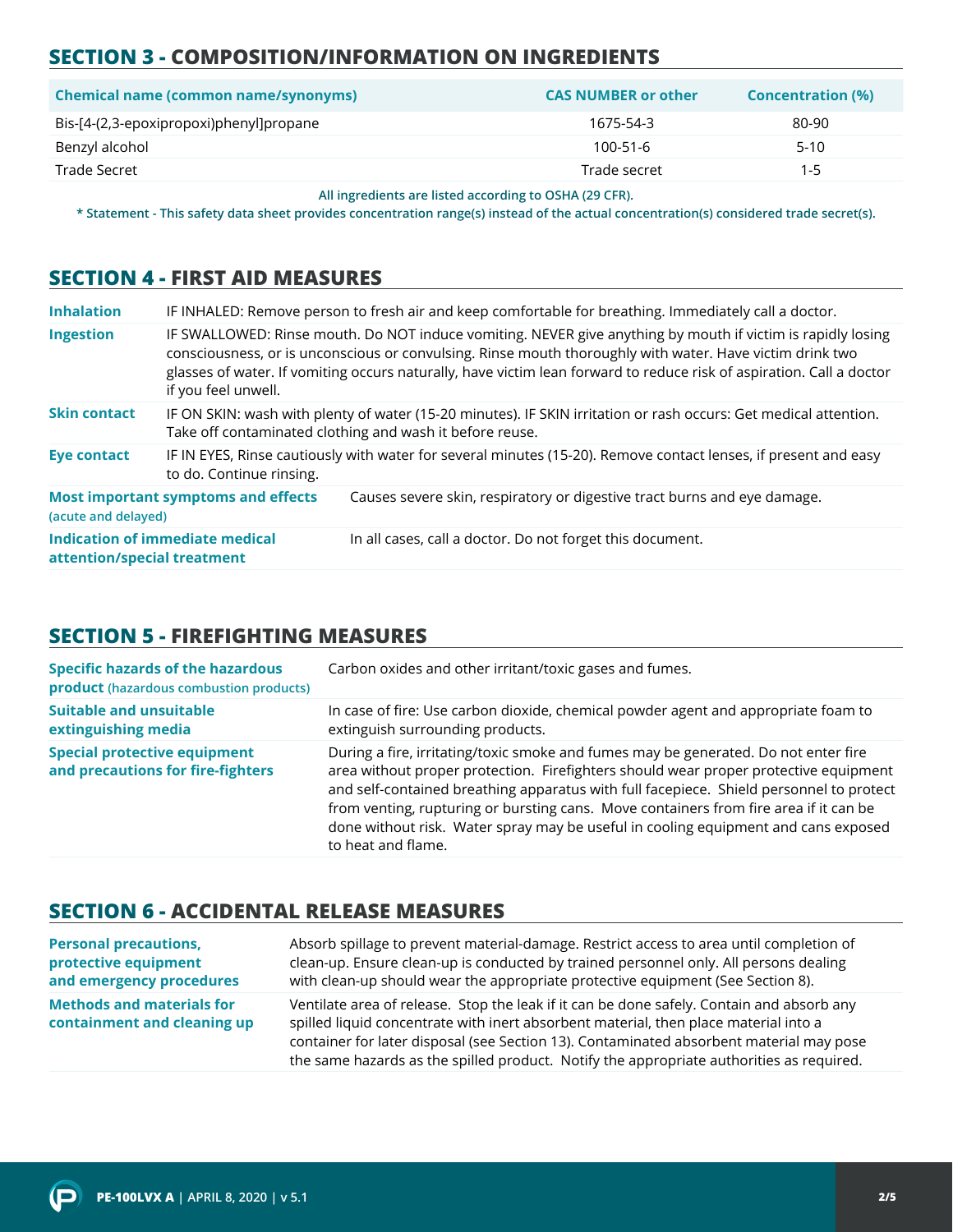#### **SECTION 7 - HANDLING AND STORAGE**

| <b>Precautions for</b>                                                              | Wear protective gloves/ protective clothing/ eye protection/ face protection.                                                                                                                                                                                                                                                                                                                                                                                                                                                                                                                                                                                                                                                                                                  |  |
|-------------------------------------------------------------------------------------|--------------------------------------------------------------------------------------------------------------------------------------------------------------------------------------------------------------------------------------------------------------------------------------------------------------------------------------------------------------------------------------------------------------------------------------------------------------------------------------------------------------------------------------------------------------------------------------------------------------------------------------------------------------------------------------------------------------------------------------------------------------------------------|--|
| safe handling                                                                       | Before handling, it is very important that engineering controls are operating, and that protective equipment<br>requirements and personal hygiene measures are being followed. People working with this chemical should<br>be properly trained regarding its hazards and its safe use. Inspect containers for leaks before handling.<br>Label containers appropriately. Ensure proper ventilation. Avoid breathing dust/fume/gas/mist/vapours/<br>spray. Avoid contact with eyes, skin and clothing. Keep away from heat, sparks and flame. Avoid generating<br>high concentrations of dusts, vapours or mists. Keep away from incompatible materials (Section 10). Keep<br>containers closed when not in use. Empty containers are always dangerous. Refer also to Section 8. |  |
| <b>Conditions for</b><br>safe storage,<br>including any<br><b>incompatibilities</b> | Store in a well-ventilated place. Keep container tightly closed. Keep cool. Store locked up. Store away from<br>incompatible materials (Section 10). Inspect all incoming containers to make sure they are properly labelled<br>and not damaged. Storage area should be clearly identified, clear of obstruction and accessible only to<br>trained personnel. Inspect periodically for damage or leaks.                                                                                                                                                                                                                                                                                                                                                                        |  |

#### **SECTION 8 - EXPOSURE CONTROLS/PERSONAL PROTECTION**

| <b>Control Parameters (biological</b><br>limit values or exposure limit values<br>and source of those values) | Exposure limits: None known                                                                                                                                                                                                                                                                                                                                                                                                                                                                                                                                                                                                                                         |
|---------------------------------------------------------------------------------------------------------------|---------------------------------------------------------------------------------------------------------------------------------------------------------------------------------------------------------------------------------------------------------------------------------------------------------------------------------------------------------------------------------------------------------------------------------------------------------------------------------------------------------------------------------------------------------------------------------------------------------------------------------------------------------------------|
| <b>Appropriate</b><br>engineering controls                                                                    | Use under well-ventilated conditions. Local exhaust ventilation system is recommended to<br>maintain concentrations of contaminants below exposure limits. Make emergency eyewash<br>stations, safety/quick-drench showers, and washing facilities available in work area.                                                                                                                                                                                                                                                                                                                                                                                          |
| <b>Individual protection</b><br>measures/personal<br>protective equipment                                     | Respiratory protection is required if the concentrations are higher than the exposure limits.<br>Use a NIOSH approved respirators if the exposure limits are unknown. Chemically protective<br>gloves (impervious), and other protective clothing to prevent prolonged or repeated skin<br>contact, must be worn during all handling operations. Wear protective chemical splash goggles<br>to prevent mists from entering the eyes. Wash hands/nails/face thoroughly after handling. Do<br>not eat, drink or smoke when using this product. Practice good personal hygiene after using<br>this material. Remove and wash contaminated work clothing before re-use. |

#### **SECTION 9 - PHYSICAL AND CHEMICAL PROPERTIES**

| <b>Appearance / color</b>                              | White liquid       | <b>Vapour pressure</b>                             | Not available |
|--------------------------------------------------------|--------------------|----------------------------------------------------|---------------|
| <b>Odour</b>                                           | Characteristic     | <b>Vapour density</b>                              | Not available |
| <b>Odour threshold</b>                                 | Not available      | <b>Relative density</b>                            | Not available |
| рH                                                     | Not available      | <b>Solubility</b>                                  | Not available |
| <b>Melting point / Freezing point</b>                  | Not available      | <b>Partition coefficient</b><br>of n-octanol/water | Not available |
| <b>Initial boiling point/ranges</b>                    | $>$ 392°F (200°C)  | <b>Auto-ignition temperature</b>                   | Not available |
| <b>Flash point</b>                                     | $>$ 199.4°F (93°C) | <b>Decomposition temperature</b>                   | Not available |
| <b>Evaporation rate</b>                                | Not available      | <b>Viscosity</b>                                   | 1500-1700cps  |
| <b>Flammability (solid, gas)</b>                       | Not available      | <b>VOC</b>                                         | Not available |
| <b>Upper/Lower flammability</b><br>or explosive limits | Not available      | <b>Other</b>                                       | None know     |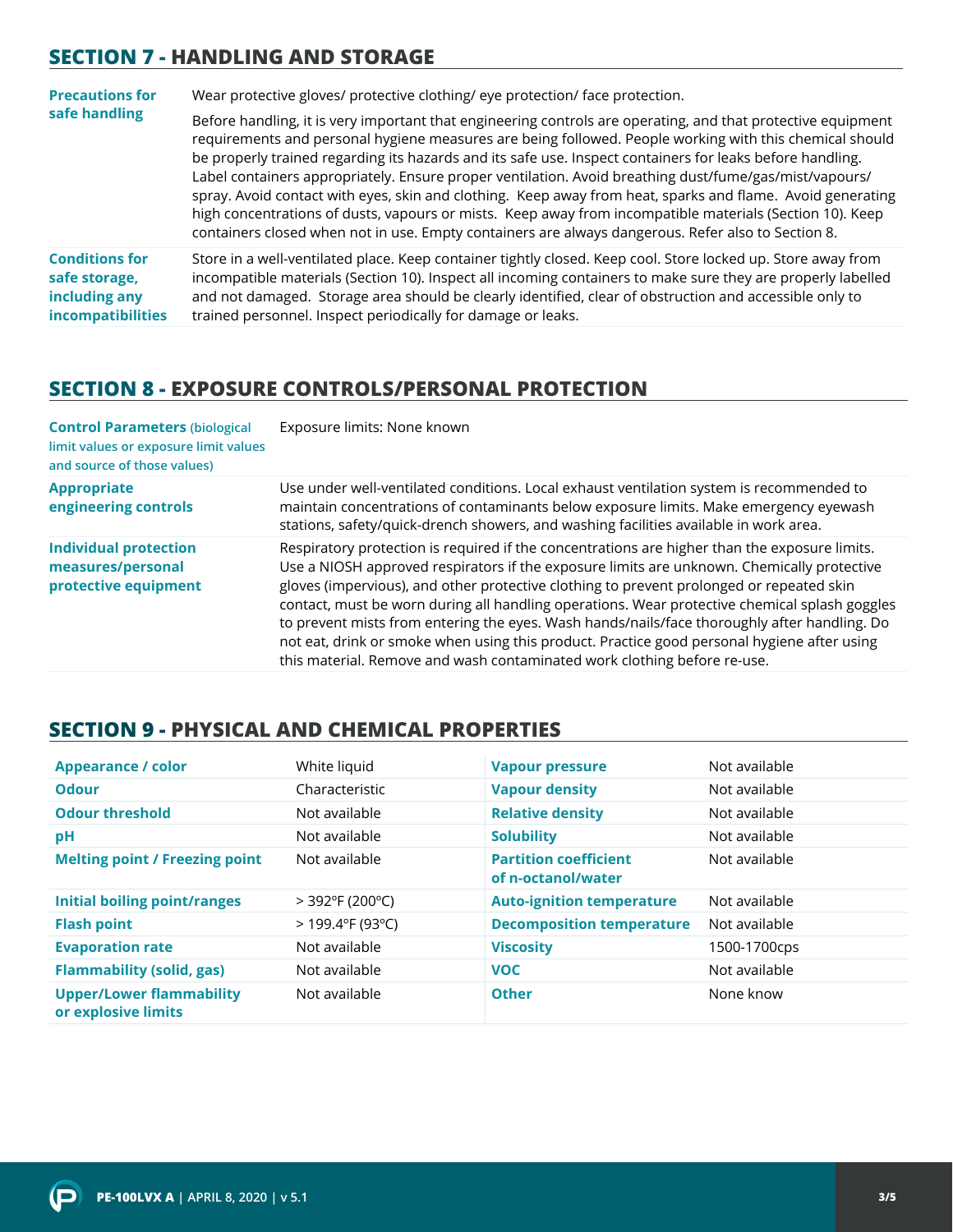# **SECTION 10 - STABILITY AND REACTIVITY**

| <b>Reactivity</b>                                                    | Does not react under the recommended storage and handling conditions prescribed. |
|----------------------------------------------------------------------|----------------------------------------------------------------------------------|
| <b>Chemical Stability</b>                                            | Stable under the recommended storage and handling conditions prescribed.         |
| <b>Possibility of hazardous reactions</b>                            | None known                                                                       |
| <b>Conditions to avoid</b><br>(static discharge, shock or vibration) | None known                                                                       |
| <b>Incompatible materials</b>                                        | Oxidizing materials; etc.                                                        |
| <b>Hazardous decomposition products</b>                              | None known                                                                       |

### **SECTION 11 - TOXICOLOGICAL INFORMATION**

| <b>Information on the likely routes</b><br>of exposure (inhalation, ingestion,<br>skin and eye contact) | Causes skin irritation. Causes serious eye irritation. May cause an allergic skin reaction.<br>Suspected of damaging fertility or the unborn child.                                                                                                                                                                                                                                                                                                                                                  |
|---------------------------------------------------------------------------------------------------------|------------------------------------------------------------------------------------------------------------------------------------------------------------------------------------------------------------------------------------------------------------------------------------------------------------------------------------------------------------------------------------------------------------------------------------------------------------------------------------------------------|
| <b>Symptoms related to the</b><br>physical, chemical and<br>toxicological characteristics               | Skin irritation, redness, stinging, pain; Eye irritation, redness, tearing;                                                                                                                                                                                                                                                                                                                                                                                                                          |
| <b>Delayed and immediate effects</b><br>(chronic effects from short-term and<br>long-term exposure)     | Skin Sensitization - Possible; Respiratory Sensitization - No data available; Germ Cell Mu-<br>tagenicity - No data available; Carcinogenicity - No ingredient listed by IARC, ACGIH, NTP<br>or OSHA; Reproductive Toxicity - Possible; Specific Target Organ Toxicity - Single Expo-<br>sure - No data available; Specific Target Organ Toxicity - Repeated Exposure - No data<br>available; Aspiration Hazard - No data available; Health Hazards Not Otherwise Classified<br>- No data available. |
| <b>Numerical measures of toxicity</b><br>(ATE; $LD_{50}$ & $LC_{50}$ )                                  | CAS 100-51-6 LD <sub>so</sub> Oral - Rat – 1230 mg/kg; CAS 1675-54-3 LD <sub>so</sub> Oral - Rat – 11300 mg/kg;<br>ATE not available in this document.                                                                                                                                                                                                                                                                                                                                               |

#### **SECTION 12 - ECOLOGICAL INFORMATION**

| <b>Ecotoxicity</b> (aquatic and terrestrial information) | No data available for this product |
|----------------------------------------------------------|------------------------------------|
| <b>Persistence and degradability</b>                     | No data available                  |
| <b>Bioaccumulative potential</b>                         | No data available.                 |
| <b>Mobility in soil</b>                                  | No data available.                 |
| <b>Other adverse effects</b>                             | No data available.                 |
|                                                          |                                    |

## **SECTION 13 - DISPOSAL CONSIDERATIONS**

**Information on safe handling for disposal/methods of disposal/contaminated packaging**  Dispose of contents/container into safe container in accordance with local, regional or national regulations.

#### **SECTION 14 - TRANSPORT INFORMATION**

**UN number; Proper shipping name; Class(es); Packing group (PG) of the TDG Regulations:** NOT REGULATED

**UN Number; Proper shipping name; Class(es); Packing group (PG) of the IMDG (maritime):** NOT REGULATED

**UN Number; Proper shipping name; Class(es); Packing group (PG) of the IATA (air):** NOT REGULATED

**Special Precautions (transport/conveyance):** None known

**Environmental hazards (IMDG or other):** None known

**Bulk transport (usually more than 450L in capacity):** Possible